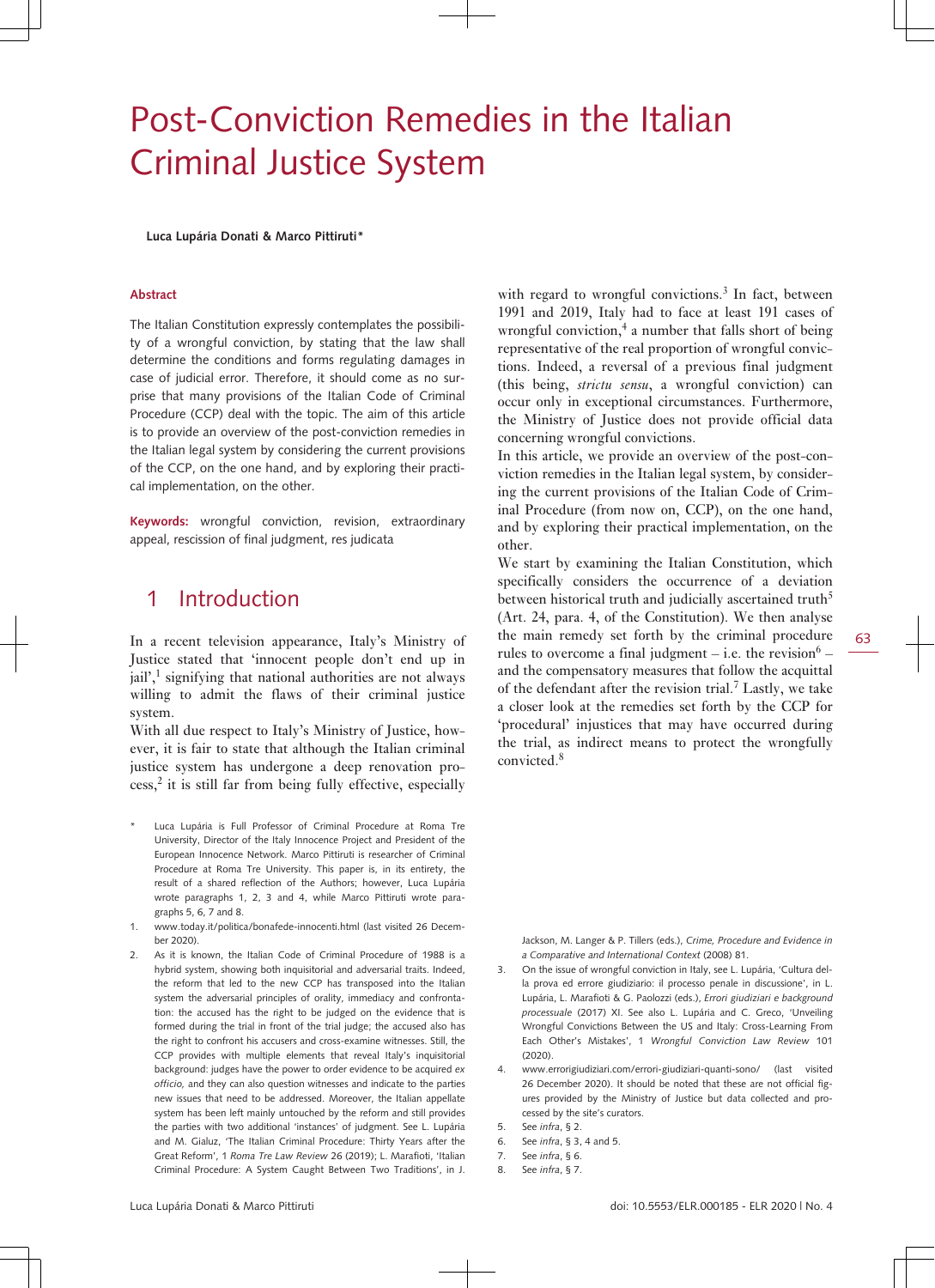### 2 Post-Conviction Remedies and the Italian Constitution

Article 24, paragraph 4, of the Constitution provides that 'the law shall determine the conditions and forms regulating damages in case of judicial errors'.<sup>9</sup> A corollary to this rule is that, strictly speaking, only an erroneous verdict concerning the existence of the criminal liability of the accused can be defined as a judicial error. Indeed, even though the acquittal of a culprit can broadly be considered an 'error', there is no damage to be regulated in this case, so much so that the CCP expressly prevents a new criminal proceeding to be held for the same criminal act. $10$ 

The reference made by Article 24, paragraph 4, of the Constitution to the 'conditions and forms regulating damages' could be interpreted as allowing the victim of the wrongful conviction only the right to receive monetary compensation for the injustice suffered. However, in order to recognise the right to monetary compensation, a system must be equipped with a special procedural tool aimed at identifying any errors crystallised in a judgment that has now become *res judicata*, and as such no longer subject to ordinary appeal.<sup>11</sup>

At the same time, the provision of an extraordinary instrument of appeal represents in itself a 'condition and way' of redressing the judicial error.<sup>12</sup> With this in mind, Article 24, paragraph 4, of the Constitution integrates the protection offered by the three preceding paragraphs, aimed, respectively, at ensuring that 'anyone may bring cases before a court of law in order to protect their rights' (Art. 24, para 1), that 'defense is an inviolable right at every stage and instance of legal proceedings' (Art. 24, para. 2) and that 'the poor are entitled by law to proper means for action or defense in all courts' (Art. 24, para. 3). Therefore, Article 24, paragraph 4, of the Constitution grants the victim of judicial error two distinct rights: the right to act for the identification and removal of the error and the right to mone-

- 9. This and the following quotes from the Italian Constitution in English are taken from *Constitution of the Italian Republic*, Senato della Repubblica, translation supervised by the Senate International Affairs Service, 2018, [www.senato.it/application/xmanager/projects/leg18/](http://www.senato.it/application/xmanager/projects/leg18/file/repository/relazioni/libreria/novita/XVII/COST_INGLESE.pdf) [file/repository/relazioni/libreria/novita/XVII/COST\\_INGLESE.pdf](http://www.senato.it/application/xmanager/projects/leg18/file/repository/relazioni/libreria/novita/XVII/COST_INGLESE.pdf) (last visited 26 December 2020).
- 10. Art. 649, para. 1, CCP: 'the accused person who has been dismissed or convicted by a judgment or criminal decree that has become final shall not be prosecuted again for the same offence, even if his conduct is considered differently in terms of legal definition, stage of the offence or circumstances …'. This and the following quotes from the Italian Code of Criminal Procedure in English are taken from M. Gialuz, L. Lupária & F. Scarpa (eds.), *The Italian Code of Criminal Procedure*, 2nd ed. (2017).
- 11. Art. 648 CCP: 'judgments delivered at trial which are not subject to an appellate remedy other than revision are final. If an appellate remedy may be invoked, the judgment becomes final upon expiry of the time limit set to lodge the remedy or to appeal the order declaring his inadmissibility. In case of an appeal to the Court of Cassation, the judgment becomes final from the day of delivery of the order or judgment rejecting the appeal or declaring it inadmissible …'.
- 12. See M. D'Aiuto, 'La riparazione dell'errore giudiziario', in L. Lupária (ed.), *L'errore giudiziario* (2020) 723.

tary compensation for the unfair limitation of personal liberty deriving from the unjust conviction.<sup>13</sup>

The CCP implements the constitutional precept along the two aforementioned lines. On the one hand, Article 629 CCP sets forth the so-called revision, i.e. an extraordinary appeal aimed at the annulment of the unjust conviction, while on the other, Article 643 CCP provides for an economic compensation for the damages suffered as a result of the wrongful conviction.

Furthermore, in the last twenty years, the principle of intangibility of the *res judicata* has been challenged by new laws increasingly expanding the instruments in favour of the convicted after the final judgment. We are referring to the 'Extraordinary appeal due to a factual error' under Article 629-*bis* CCP, by which the not otherwise amendable perceptive error of the Court of Cassation can be corrected, and to the 'Rescission of final judgment', an extraordinary appeal aimed at removing the final judgment in case of a trial conducted entirely in the absence of the accused, who was unaware of the ongoing proceeding.

Each of these tools has its own *ratio* and discipline. It is therefore advisable to examine them separately.

### 3 The Basic Features of Revision

### **3.1 The Mutual Relationship between Revision and Judicial Error**

Revision is the main tool at the disposal of a convicted person to ascertain a judicial error. Through this extraordinary appeal, it is possible to request that final (i.e., irrevocable) judgments of conviction be removed because of the existence of new cognitive elements that can reveal the judge's faulty evaluation of the facts contained in the final decision, thus leading to its reversal. Therefore, the hypotheses of revision envisaged by the CCP are intended to remedy a 'substantial' injustice of the ruling, that is to say an error in the reconstruction of the historical event, leading to an unjust overcoming of the presumption of innocence.<sup>14</sup>

Between revision and judicial error, there is a relationship that goes in a 'two-way direction'.15 On the one side, the alleged error is a prerequisite for the request of revision, while, on the other side, the judicial error acquires legal significance only following its assessment through the revision judgment. With this in mind, we can affirm that revision represents a 'system security

<sup>13.</sup> See M. Gialuz, 'Remedies for Miscarriage of Justice in Italy', in L. Lupária (ed.), *Understanding Wrongful Conviction. The Protection of the Innocent Across Europe and America* (2015) 117.

<sup>14.</sup> Instead, the procedural injustice remains outside the operational sphere of the revision. See P. Troisi, *L'errore giudiziario tra garanzie costituzionali e sistema processuale* (2011), at 109.

<sup>15.</sup> See R. Del Coco, 'Giudicato, progresso scientifico e prova nuova. Limiti e prospettive del giudizio di revisione', in L. Lupária, L. Marafioti & G. Paolozzi (eds.), *Errori giudiziari e background processuale* (2017) 101.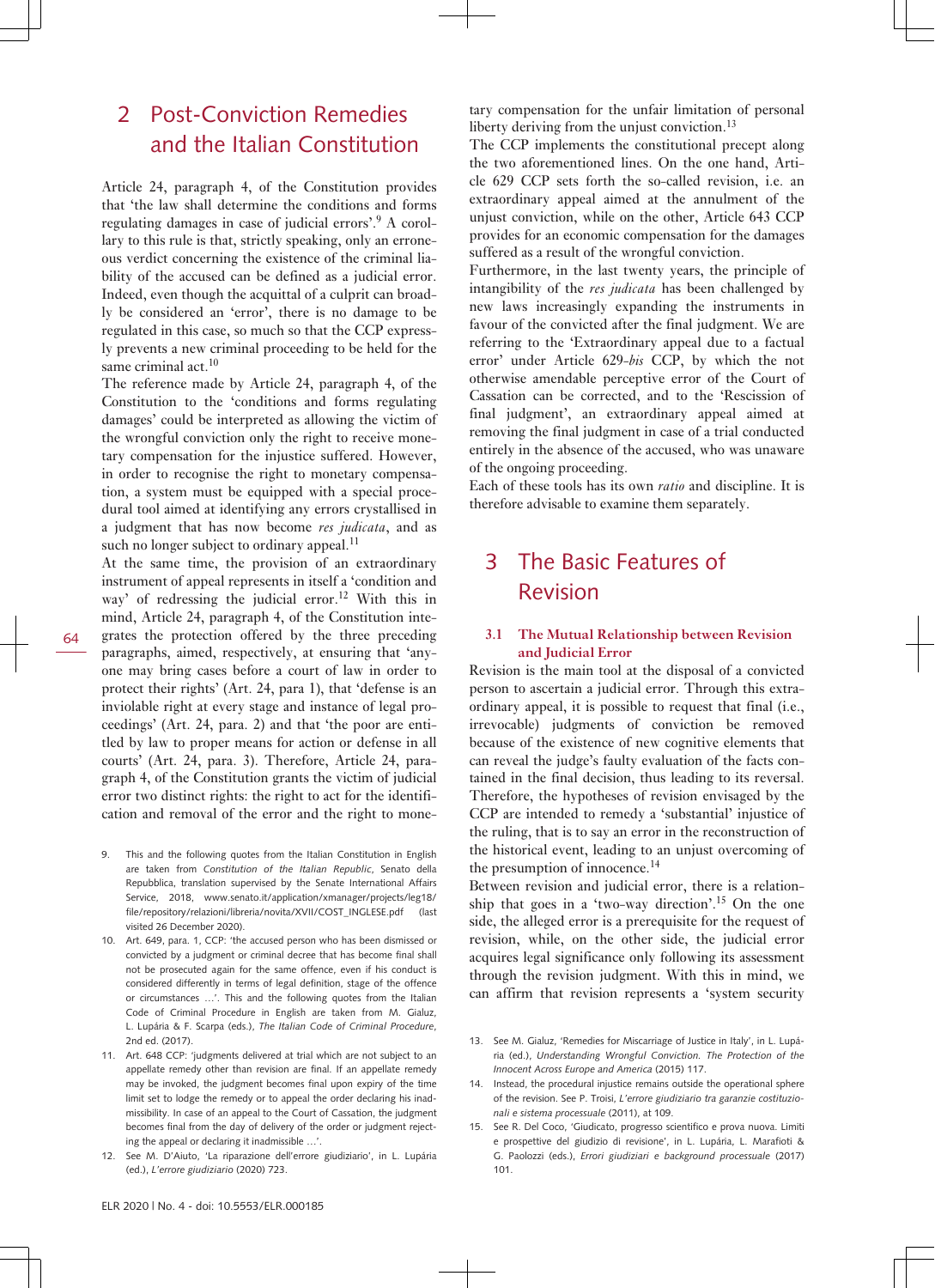mechanism',<sup>16</sup> capable of guaranteeing the individual's personal freedom, in cases where an antinomy between the definitive statement of guilt pronounced and the historical truth is ascertained. In other words, the Italian legislature has sacrificed the certainty of the irrevocable judgments to 'meet the ineluctable requirements of truth and justice'.<sup>17</sup>

In the wake of a consolidated Italian legal tradition, the current CCP provides for revision as a remedy operating only in favour of the convicted person. The request can be proposed 'at any time' (Art. 629 CCP) by the convicted person or his or her next of kin or person's guardian; if the convicted person is deceased, by his heir or a next of kin; or, finally, by the Prosecutor General attached to the Court of Appeal in whose district the judgment of conviction was pronounced (Art. 632 CCP).

The judgments of conviction and the judgments of application of punishment upon request, as well as final criminal decrees of conviction, can be subject to revision (Art. 629 CCP) once they have become irrevocable, even if the sentence has already been executed or extinguished (Art. 629 CCP).

The conviction's erroneousness must be evaluated against the symptoms enunciated by the legislature to verify its possible substantial injustice. Indeed, only the error that emerges from new facts can justify the overcoming of a final judgment, thus avoiding that the review may turn into a fourth degree of judgment $18$ based on a mere re-evaluation of the same factual elements underlying the previous judgment (Art. 637, para. 3, CCP).

#### **3.2 The Revision Cases**

The revision cases are strictly established by Article 630 CCP: *a*) if the facts underlying the judgment or the criminal decree of conviction are incompatible with those established in another final criminal judgment issued by the ordinary court or by a special court; *b*) if the judgment or criminal decree of conviction has based its decision on a judgment issued by the civil or administrative court and subsequently revoked, if a decision has been taken on one of the preliminary issues provided for in Article 3 CCP19 or in one of the issues provided for in Article 479 CCP; $^{20}$ c) if new evidence is found or discovered after conviction and, either inde-

- 16. See G. Dean, *La revisione* (1999), at 13 and F. Callari, *La revisione: la giustizia penale tra forma e sostanza* (2010), at 23.
- 17. Gialuz, above n. 13, at 121.
- 18. See A. Presutti, 'La revisione del giudicato penale tra impugnazione straordinaria e quarto grado di giudizio', 3 *Studium iuris* 245 (2009).
- 19. Pursuant to Art. 3 CCP, 'if the decision depends upon the resolution of a dispute on either family status or citizenship, if the issue is serious and a civil action is already in progress, the court may suspend the trial until the judgment settling the case becomes final'.
- 20. Pursuant to Art. 479 CCP, 'if the decision on the existence of the offence depends on the resolution of a particularly complex civil or administrative controversy, which is already being prosecuted before a competent court, the criminal court may order suspension of the trial. The trial may be suspended if the law imposes no limits on evidence demonstrating the controversial subjective stance in civil or administrative proceedings. The trial shall be suspended until the case is closed with a final judgment'.

pendently or together with already assessed evidence, proves that the convicted person must be acquitted;<sup>21</sup>*d*) if it is proven that the judgment of conviction has been delivered on the basis of or as a consequence of false documents or statements provided during the trial or of any other criminal act deemed an offence by the law.<sup>22</sup>

The aforementioned hypotheses must be integrated with another one created by the jurisprudence. With regard to Article 630 CCP, the Constitutional Court<sup>23</sup> has also allowed request for revision when the reopening of the proceeding is necessary to comply with a final judgment of the European Court of Human Rights. However, this hypothesis shares with those provided for by Article 630 CCP only its nature of extraordinary appeal, whereas it differs significantly from a functional point of view. In fact, filing a request for the 'European revision' does not imply giving the Court new evidence proving that the convicted person must be acquitted. Nonetheless, the 'European revision' can be considered an indirect remedy for judicial errors, since it is a tool that allows an atypical regression of the process to the merit phase.

Conversely, the 'lowest common denominator'<sup>24</sup> of the revision cases established by the CCP is the presentation of new elements that might prove, if ascertained, that the convicted person must be acquitted; $^{25}$  in short, new cognitive elements must emerge beyond those already examined.

At the same time, a consideration of all the acquittal formulas provided for by the CCP highlights that the revision is allowed not only if the new elements – alone or together with evidence already gathered in the previous judgment – prove the innocence of the convicted, but

- 21. Among the new evidence that can be brought to the attention of the Court of Appeal in a request for revision, an important role is played by the testimony. An exemplary case is offered by the judicial error concerning Giuseppe Gulotta. In 1976, Gulotta was arrested and later sentenced to life imprisonment on charges of participating in the killing of two *carabinieri*. Gulotta was subjected to different forms of torture while he was interrogated without the assistance of a lawyer and finally confessed to the double murder. In 2012, the Court of Appeal of Reggio Calabria eventually revoked Gulotta's conviction after his application for revision, following the testimony of a *carabiniere*, who had assisted at the tortures that led to the extorted confession. Testimony also helped to discover the wrongful conviction of Domenico Morrone for the murder of two minors. Even though Morrone had an alibi, the judges had convicted him because of witnesses reporting to have seen him committing the murder to the criminal police. The judges did not consider the fact that, during the trial, a few of those witnesses retracted the statements previously made, admitting that they were forced to indicate Morrone as the material author of the crime under threat of retaliation and physical violence by the criminal police. Finally, during the revision trial, two collaborators of justice indicated that Morrone was extraneous to the criminal facts and reported that they had gained such information from the real murderer, whose identity was revealed.
- 22. To file a request for revision based on the hypothesis referred to in Art. 630, let. d), CCP it is necessary that the false statement (e.g. false testimony) or the criminal act deemed an offence by law (e.g. slander) that led to the wrongful conviction have been ascertained by a final judgment; if a new testimony emerges instead, it will be possible to propose a request for revision pursuant to Art. 630, let. c), CCP.
- 23. See Constitutional Court., 7 April 2011, no. 113.
- 24. Gialuz, above n. 13, at 125.
- 25. The reasons and evidence justifying the revision must be specifically indicated in the request: Art. 633, para. 1, CCP.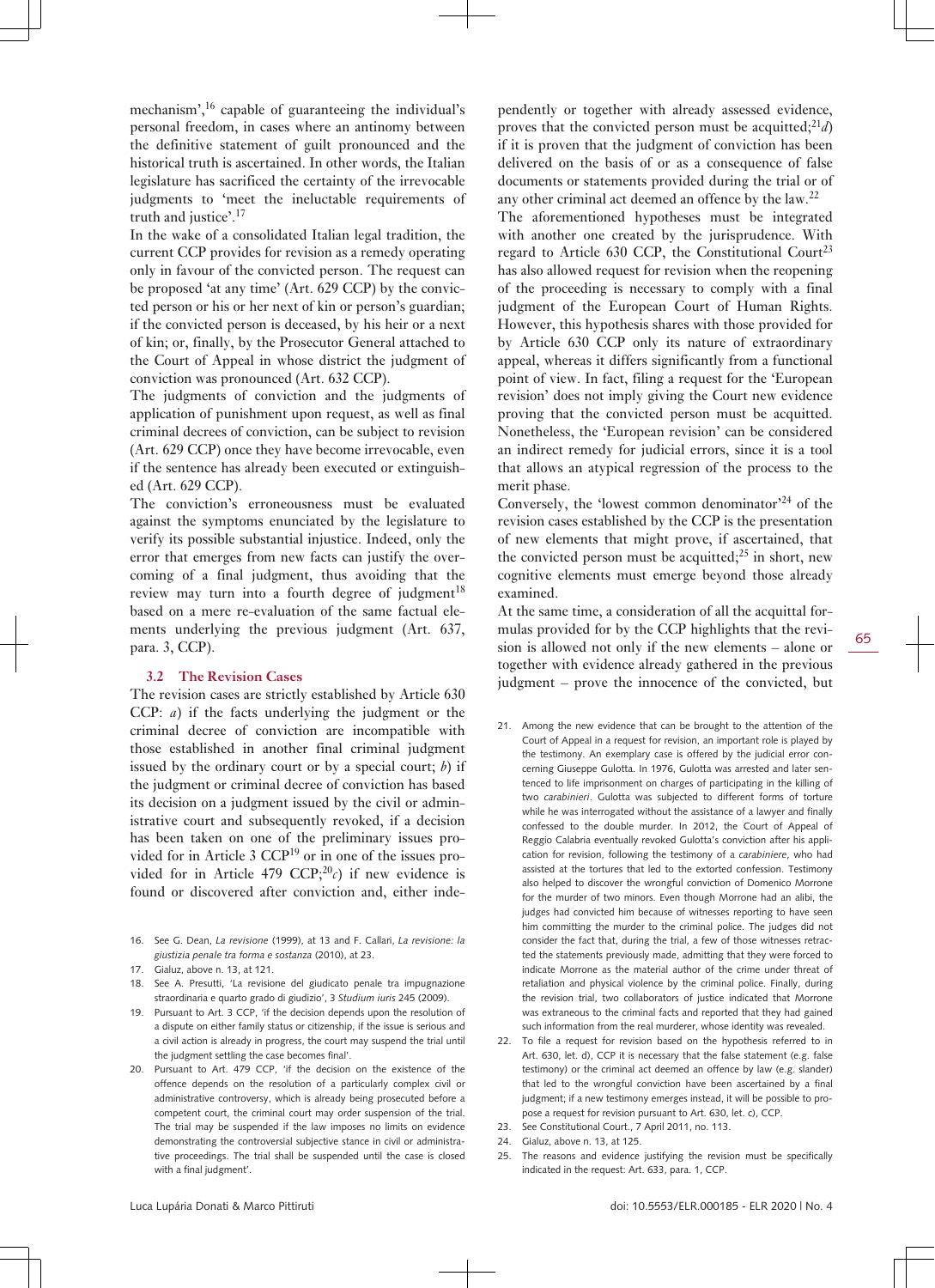also if they present a reasonable doubt about his guilt. From this it follows that it is not possible to file a request of partial revision, i.e., to obtain a conviction for a lesser offence (as was permitted under Art. 554 of the 1930 CCP), or to achieve the application of a mitigating circumstance.

#### **3.3 The Revision Proceeding**

The system envisaged by the 1988 CCP presents further innovative features compared with those outlined by the 1930 CCP, which contemplated a clear separation between *iudicium rescindens* and *iudicium rescissorium*. The former was mandatory and took place before the Court of Cassation, while the latter occurred only if the Court, having assessed that the request was not inadmissible or manifestly groundless, annulled the sentence, subordinate to the condition that the judge to whom the proceeding was referred would acquit the convicted person.

Conversely, in the 1988 CCP, both phases were entrusted to the Court of Appeal. In short, once the request for revision is submitted, the Court of Appeal – which in Italy is composed solely of professional judges – makes an *inaudita altera parte* preliminary examination of the admissibility of the application, to exclude manifest groundlessness and to test compliance with the requirements set by the CCP. In other words, the judges are required to make a prognostic evaluation of the suitability of the elements adduced to determine, if afterwards ascertained, the acquittal of the interested party. To this end, the *novum* must be weighed, also in terms of its reliability, persuasiveness and congruence against the evidence already assessed in the previous judgment.<sup>26</sup>

In the delicate phase of preliminarily examining the admissibility of the application, the risk of trespassing into an evaluation of the merit of the request may be at hand.<sup>27</sup> This explains why the norm must be interpreted in the sense that the preliminary assessment of manifest groundlessness should concern only the relevance of the evidence.<sup>28</sup>

If the Court of Appeal declares the inadmissibility of the request for revision, the applicant can appeal to the Court of Cassation. If the appeal is accepted, the Court of Cassation shall refer the revision trial to a different Court of Appeal (Art. 634, para. 2, CCP).

If the request for revision is deemed admissible, the revision judgment can take place, for which the same rules provided for the trial apply (Art. 636 CCP). During this phase, the enforcement of the sentence can be discretionarily suspended by the Court of Appeal if there is a positive prognosis regarding the acceptance of the application.

- 26. Court of Cassation, Sec. I, 5 March 2013, Scimone, in *C.E.D. Cass.*, no. 256157.
- 27. See Del Coco, above n. 15, at 106; Dean, above n. 16, at 93.
- 28. See G. Canzio, 'La revisione del processo: gli effetti del sopraggiungere di nuove prove rese possibili dal progresso scientifico', in A. Balsamo and R. Kostoris (eds.), *Giurisprudenza europea e processo penale italiano* (2008) 481.

If the request for revision is accepted, the Court revokes the judgment of conviction or the criminal decree of conviction and orders the acquittal, specifying its reason in the operative part of the judgment (Art. 637, para. 1, CCP). The ruling is accompanied by restorative measures, such as the order to refund the acquitted of the paid sums inherent in the criminal proceeding; the affixion of an extract of the judgment in the municipality where the sentence was pronounced, as well as where the acquitted last resided; the publication of an extract of the judgment in a newspaper indicated by the acquitted.

If, on the contrary, the application is rejected, the applicant can appeal to the Court of Cassation (Art. 640 CCP) or file another application based on different elements (Art. 641 CCP). The judgment of the Court of Appeal may be appealed to the Court of Cassation to challenge any *errores in procedendo* (Art. 606, let. *c-d*, CCP), *errores in iudicando* (Art. 606, let. *b*, CCP) or the fault of motivation (Art. 606, let. *e*, CCP).<sup>29</sup>

### 4 The Notion of New Evidence

The most common revision hypothesis in the Italian practice is undoubtedly provided for by Article 630, paragraph 1, lett.  $c$ ) CCP, concerning the occurrence of 'new evidence'.<sup>30</sup>

Consequently, this aspect has been at the core of numerous jurisprudential reconstructions aimed at explaining its meaning, alternatively enlarging or reducing the application perimeter of the revision.

Such lack of hermeneutical consensus derives from the fact that Article 630 CPP does not clarify whether the notion of new evidence must also include, in addition to the classical hypothesis of the *noviter repertae* evidence (i.e. evidence that emerged only after the judgment had

- 29. According to Art. 606 CCP, an appeal to the Court of Cassation may be lodged if it is based on the following arguments: 'a) the court exercises a power that is granted by law to legislative or administrative bodies or not allowed to public authorities; b) failure to comply with or misapplication of criminal law or other legal rules which must be considered in the application of criminal law; c) failure to comply with the procedural rules established under penalty of nullity, exclusion of evidence, inadmissibility or expiry; d) decisive evidence is not gathered, when a party has requested its gathering also during the trial evidentiary hearing, exclusively in the cases provided for in Art. 495, para. 2; e) the grounds of the judgment are lacking, contradictory or manifestly illogical, when the defect results from the text of the appealed decision or from other documents of the proceedings specified in the arguments for the appeal to the Court of Cassation'.
- 30. Among the most recent new evidence that praxis deems suitable to establish a revision request, the following can be mentioned: health documentation suitable for integrating an alibi test (Court of Cassation, Sec. V, 21 June 2019, Nikolli, in *C.E.D. Cass.*, no. 277538); testimonial statements suitable to overturn the accusatory construct (Court of Cassation, Sec. II, 14 February 2019, Camassa, in *C.E.D. Cass.*, no. 276437); interrogation made by the convicted person before the judicial authority of another state (Court of Cassation, Sec. VI, 23 January 2018, Fraquelli, in *C.E.D. Cass.,* no. 272517); a psychiatric report on the convicted preceding the celebration of the trial that ended with the assertion of his responsibility (Court of Cassation, Sec. VI, 10 May 2017, Buzzerio, in *C.E.D. Cass.*, no. 270414).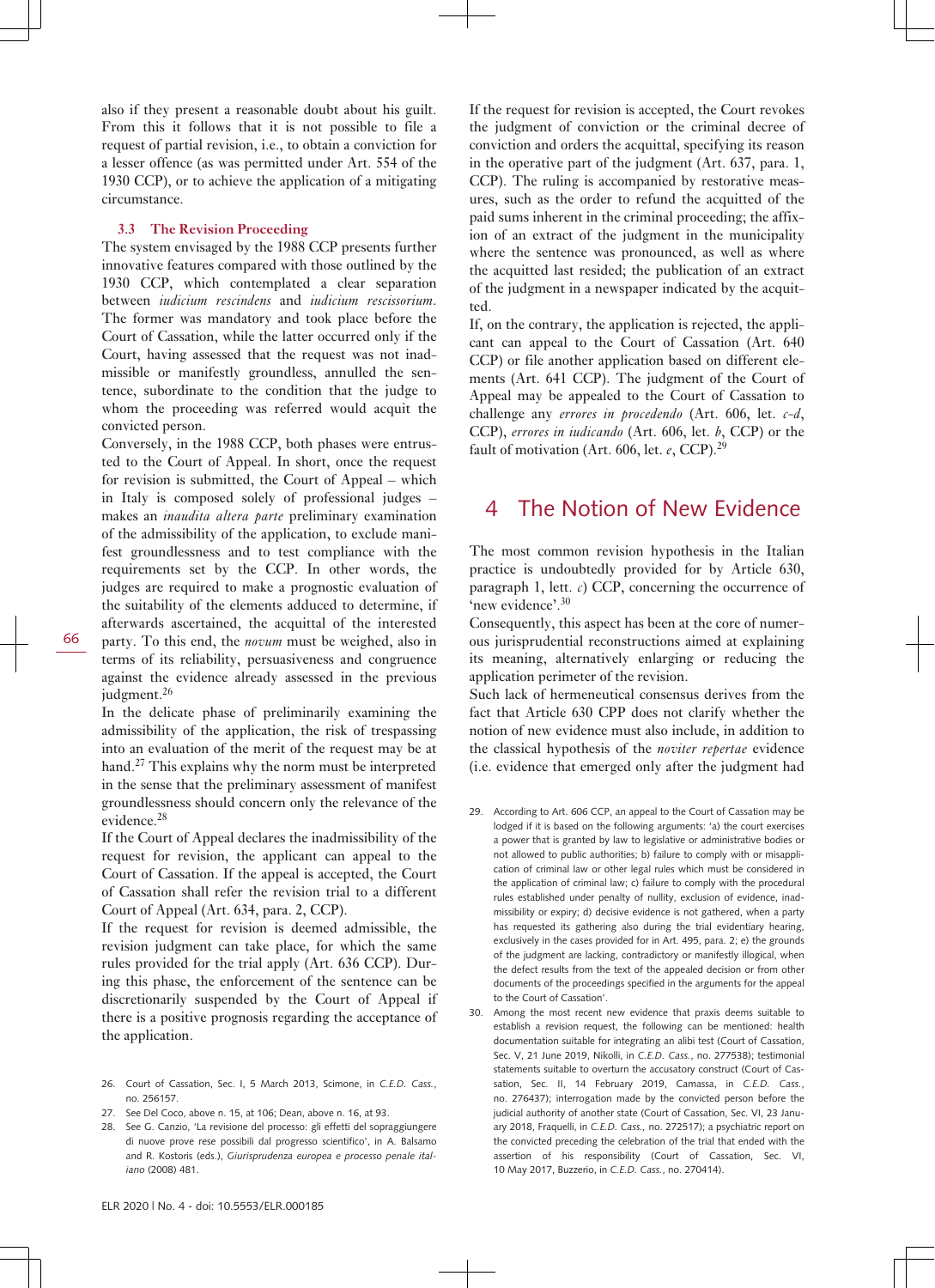become final), also the *noviter productae* evidence (i.e. evidentiary material that, although pre-existing, was not gathered in the trial), or even the *noviter cognitae* evidence (i.e. elements that were gathered during the trial but were not assessed by the judge).

Initially, jurisprudence endorsed the extensive interpretation that all the three aforementioned species should be considered as new evidence, on the basis that they had not been previously evaluated.<sup>31</sup> But practice soon led to different conclusions, starting from the acknowledgment that revision is an extraordinary remedy. It followed that only evidence that had remained materially unrelated to the irrevocably defined process (i.e. *noviter repertae* and *noviter productae* evidence) could fall within the concept of *novum.*<sup>32</sup> This was probably owing to the 'traditional necessity of stability of the judicial decisions and of protection of the normative *status quo* related to criminal justice'.<sup>33</sup> As a result, the possibility to file a revision request was narrow.

However, this prospect soon underwent a new change, on the correct assumption that any evidence that was not 'gnoseologically externalised in the grounds of the judgment<sup>34</sup> is characterised by novelty, whereas the reason for the omitted acquisition is irrelevant. Hence, the most recent orientation that allows admission in the revision of any evidence that escaped the appreciation of the judges, therefore includes in the notion of 'new' evidence all the three types of evidence described, i.e. the *noviter repertae*, the *noviter productae* and the *noviter cognitae*. 35

# 5 The Boundaries of Revision Based on New Scientific Evidence

### **5.1 The Expansion of Revision Based on the Application of New Scientific Methods to Materials Already Acquired**

The theme just outlined intersects with another one of great practical relevance, that is, the boundaries of revision requested on the basis of new scientific evidence.<sup>36</sup> As is well known, such evidence, which employs new,

- 31. See Court of Cassation, Sec. II, 27 March 1992, Barisano in *Cass. pen*., 1994, 1607.
- 32. Court of Cassation, Joint Chambers, 11 May 1993, Ligresti, in *C.E.D. Cass.*, no. 193421.
- 33. See L. Lupária, 'Rethinking the Approach to Wrongful Convictions in Europe: Some Preliminary Remarks', in *Id.* (ed.), *Understanding Wrongful Conviction. The Protection of the Innocent across Europe and America* (2015) 1, at 4.
- 34. Court of Cassation, Joint Chambers, 26 September 2001, Pisano, in *C.E.D. Cass.*, no. 220443.
- 35. However, the evidence initially admitted in the trial and subsequently excluded cannot be counted among 'new evidence' suitable for revision, on the grounds that the exclusion of previously admitted evidence does imply that such evidence is superfluous (Court of Cassation, Sec. III, 16 May 2019, A., in *C.E.D. Cass.*, no. 277174).
- 36. For an overview of the broad subject of scientific evidence, see G. Canzio and L. Lupária, *Prova scientifica e processo penale* (2017).

highly specialised and possibly controversial scientific methods and technical tools, is the result of the continuous evolution of scientific and technological knowledge. This could potentially have a negative impact on the firmness of the *res judicata.*<sup>37</sup> In this regard, it is worth mentioning that Italian case law generally deems admissible a request for revision based on the occurrence of new evidence that requires technical investigation, whereas greater difficulties emerge in relation to new screenings of previously acquired material based on assessments that were not carried out during the trial.

Initially, the obstacle to a consideration of such elements of knowledge during the revision resided in the prohibition pursuant to Article  $637$ , paragraph 3, CCP,  $38$ since the new assessments would have resulted in a critical evaluation of data already examined, at the risk of turning the extraordinary appeal into a new degree of judgment. However, behind this orientation, one can detect an outdated conception of science as an immutable and all-comprehensive type of knowledge, while the reverse is true: science and technology are characterised by ongoing progress. With this in mind, the antinomy between the spatio-temporal limitation of the criminal trial and the continuous scientific and technical advancements must necessarily be composed in the sense of an adaptation of the former to the latter, embracing the principle of *favor innocentiae*. 39

At the turn of the century, once the *noviter cognitae* evidence was included with full right in the notion of new evidence, the time was ripe for a corresponding expansion of revision based on the application of new scientific methods to materials already acquired.<sup>40</sup> Therefore, pronouncements began to be made by the Court of Cassation in which the novelty of the evidence was identified not only in the object of the assessment, but also in the use of a scientific method of analysis dif-

- 37. See F. Caprioli, 'La scienza "cattiva maestra": le insidie della prova scientifica nel processo penale', in 9 *Cass. pen.* 3520 (2008).
- 38. *Ex multis* see Court of Cassation, Sec. I, 23 February 1998, Nappi, in *C.E.D. Cass.*, no. 210022.
- 39. See G. Paolozzi, 'Relazione introduttiva', in L. Lupária, L. Marafioti & G. Paolozzi (eds.), *Dimensione tecnologica e prova penale* (2019) 17.
- 40. See Court of Cassation, Sec. V, 14 May 1997, Cavazza, in *C.E.D. Cass*., no. 208546. Paradigmatic is the case of the judicial error that struck Pietro Paolo Melis, whose innocence was recognised thanks to an expert witness in sound-biometric analysis. Melis was arrested and later convicted for kidnapping a woman because of the expert evidence gathered in the first instance trial. In particular, the experts attributed to Melis the voice of an unknown interlocutor wiretapped in a car belonging to another person who was involved in the same kidnapping. The expert evidence gathered in the revision trial, using new and more reliable techniques than those employed during the first instance trial, clarified that, because of a persistent noise in the tape background, the unknown interlocutor voice could not be attributed with certainty to Melis, who was finally acquitted after a revision request. The erroneous interpretation of the wiretapping results links the case of Melis to that of Angelo Massaro. A wiretapped conversation between Massaro and his wife led to his conviction to life imprisonment for the crimes of kidnapping, murder and concealment of the corpse. In fact, in such conversation, Massaro pronounced the word *muers* (i.e. something very bulky), which was misinterpreted by the judges as *muert*, that is, a dead man. In the end, he was acquitted thanks to the testimony of Massaro's wife (who did not testify in the first instance trial) and mother, who helped clarify the real content of the wiretapped conversation.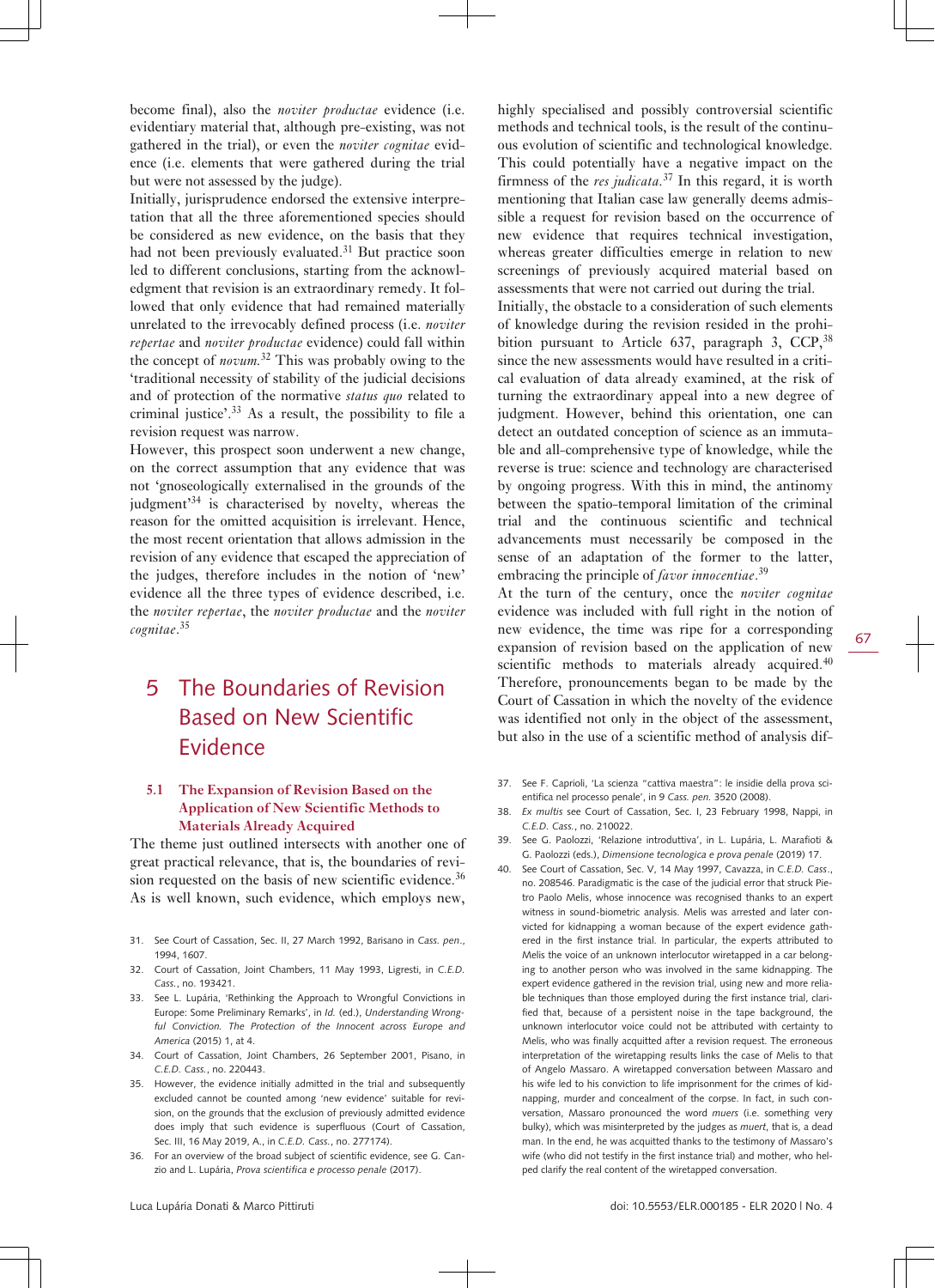ferent from the one employed in the trial, if this could produce new factual elements. Subsequently, the Court of Cassation even provided some guidelines to assess the admissibility of the request for revision based on new scientific evidence:

a) the appreciation of the novelty of the method introduced; b) the evaluation of its scientific value; c) the application of the new scientific method to the probative results already examined; d) the judgment of novelty of the results obtained through the new method; e) the assessment of those results in the context of evidence already collected in the trial, in order to establish whether they are suitable for determining a different sentencing.<sup>41</sup>

This represented a decisive step that paved the way for further developments concerning the institute of revision. Indeed, by anchoring the novelty to the new factual elements, a significant broadening of the horizon relating to the protection of the convicted was achieved. This is the case, for example, of a scientific method already existing at the time of the trial but not applied in those circumstances but suitable for an acquittal. If it is true that, viewed in these terms, revision runs the risk of transforming itself into a new degree of judgment, it is equally true that the convicted cannot be made to pay for the wrong choices eventually made by an expert or by a lawyer.

### **5.2 Learning from the Italian Lesson: Discretionary Jurisprudential Choices and Favor Innocentiae**

We should be aware that there is still a long way to go before the shared notion of new evidence is reached. Extensive pronouncements, which expand the revision's field of application, stand side by side with judgments pursuing the opposite. Let us consider what happens in the field of digital evidence: here, jurisprudence denies the possibility of a revision based on a new analysis of the computer data already gathered in the trial, even if conducted through a different digital forensics technique.42 In fact,

a different and new technical-scientific evaluation of the data already known to the expert and the judge does not constitute new evidence …, since it is in all respects a different assessment of elements already known and evaluated in the trial, as such inadmissible … . 43

- 41. Court of Cassation, Sec. I, 8 March 2011, Ghiro, in *C.E.D. Cass.*, no. 249864.
- 42. For an exhaustive treatment of the use of digital forensics in the criminal trial, see G. Ziccardi, 'L'ingresso della *computer forensics* nel sistema processuale italiano: alcune considerazioni informatico-giuridiche', in L. Lupária (ed.), *Sistema penale e criminalità informatica. Profili sostanziali e processuali nella Legge attuativa della Convenzione di Budapest sul* cybercrime *(L. 18 marzo 2008, n. 48)* (2009) 166.
- 43. Court of Cassation, Sec. III, 17 March 2016, no. 18706, A., *Unpublished*.

Along the same lines, in the broader field of scientific evidence, it has been recently ascertained that new analyses of the same data do not fall under Article 630, paragraph 3, lett.  $c$ ) CCP. The case in question concerned epidemiological studies on the possible causal link between exposure to asbestos and the onset of lung cancer. If such studies, despite reaching different assessments, do not deny the scientific validity of the knowledge implemented in the previous judgment, as stated by the Court of Cassation, the request for revision must be rejected, as it results in an alternative reading of the factual data.<sup>44</sup>

In the light of the foregoing, the Italian experience proves that the concept of new evidence on which revision rests needs to be better defined by the legislature and that it should expressly include, in addition to the *noviter repertae* evidence, also the *noviter productae* and *noviter cognitae* evidence. Undeniably, a non-fixed notion of new evidence is likely to produce unjust disparities between convicted persons. At present, the admissibility of the revision request depends essentially on the discretionary choice of the judges in charge of the single case, who make an 'ideological' choice between the two poles represented, on one side, by the protection of the final judgment and, on the other, by the need to remedy the wrongful conviction. On the contrary, we support the view that if any type of evidence makes it possible to detect a wrongful conviction, the latter should not 'remain drowned in the sea of *res judicata*'.<sup>45</sup>

# 6 The Compensation of the Judicial Error

Article 643 CCP entitles the victim of a miscarriage of justice to 'a compensation proportionately to the duration of the sentence or confinement that may have been served and to the personal and family consequences resulting from the conviction'.46 The request can be proposed by the victim (or, in the event of his death, by one of the heirs) within two years of the time the judgment of revision has become final. The Court of Appeal decides on the request in chambers.<sup>47</sup>

- 44. Court of Cassation, Sec. III, 21 May 2019, Lemetti, in *C.E.D. Cass.*, no. 276594.
- 45. G. Leone, 'Il mito del giudicato', in 1 *Rivista di diritto processuale penale* 167, at 197 (1956).
- 46. Lastly, on the subject, A. Gentile, 'La riparazione dell'errore giudiziario', in L. Lupária, L. Marafioti & G. Paolozzi (eds.), *Errori giudiziari e background processuale* (2017) 153. See also L. Scomparin, 'Errore giudiziario (riparazione dell')', XII *Digesto penale* (1997) 319; E. Turco, *L'equa riparazione tra errore giudiziario e ingiusta detenzione* (2007).
- 47. Art. 127 CCP: 'if it is necessary to proceed in chambers, the court … shall set the date of the hearing and serve a notice on the parties and other persons concerned, as well as their lawyers. … The Public Prosecutor, the other addresses of the notice and the lawyers shall be heard if they appear in court. … The hearing shall take place without the presence of the public'.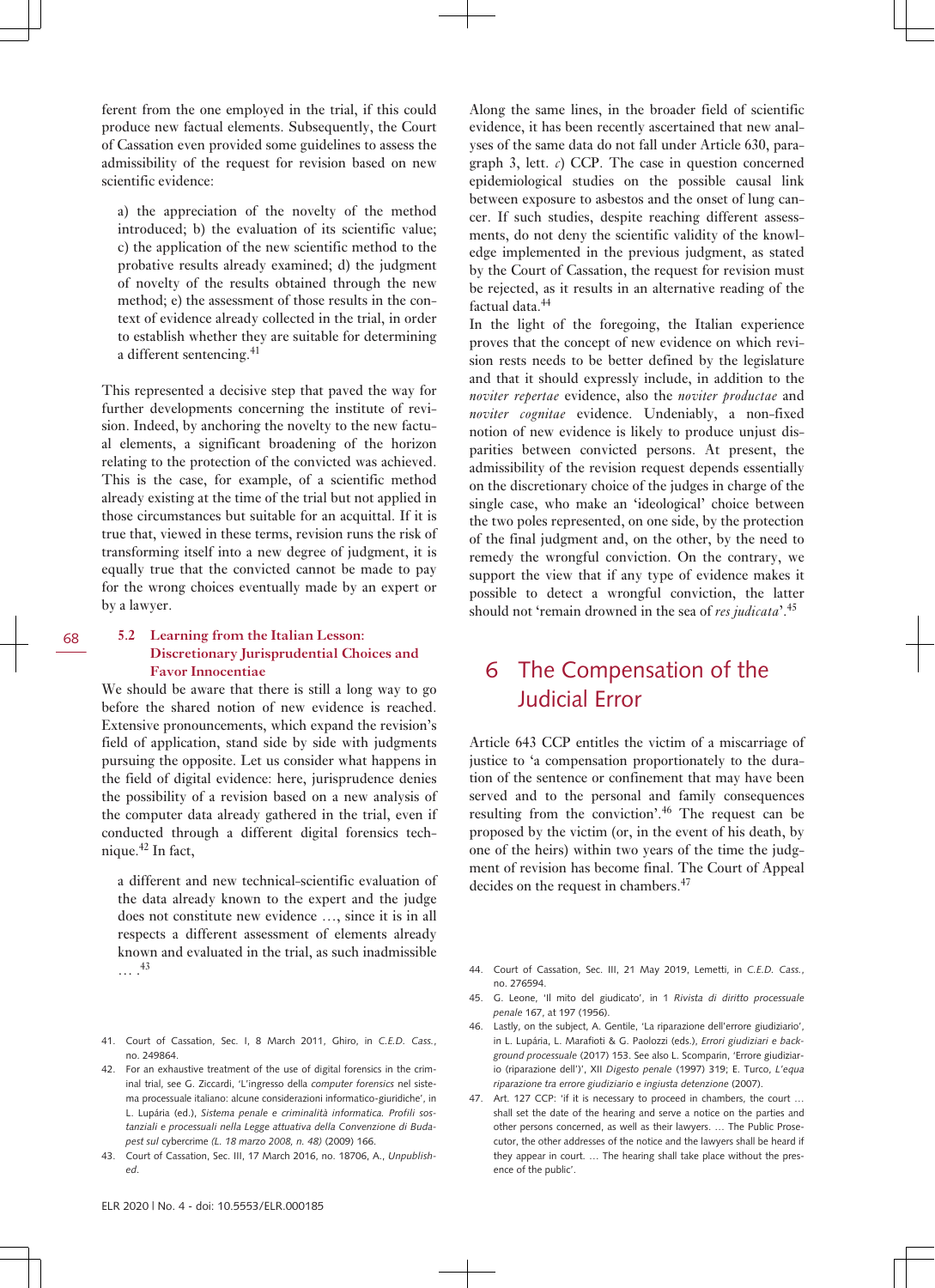The repairable damage, to be estimated with an equitable judgment,<sup>48</sup> includes all forms of material and non-material damages and can be liquidated by payment of a sum of money or by setting up a life annuity or, lastly, by admittance to an institution at the expense of the state.

The legal framework of reparation has long been disputed in doctrine and jurisprudence, with regard to its nature of restitution or indemnification.

In the aftermath of the entry into force of the Constitution, the request was believed to descend from the state's liability for an unlawful act;<sup>49</sup> however, this led to objections that the *res judicata* – regardless of its accordance with historical truth  $-$  is always lawful, unless it is the result of wilful misconduct or of gross negligence on the part of the magistrate.<sup>50</sup> And yet the equation between compensation and indemnification remained unsatisfactory. Indeed, indemnification derives from liability for a lawful act, that is to say, a damage to the subjective interest made in the name of a higher interest; but it is in the community's interest that the restrictions of personal freedom be anchored in the guilt of the accused.<sup>51</sup>

Hence, the institute under analysis should be granted an autonomous physiognomy, in which the *restitutio in integrum* responds to both a solidarity perspective – that is, compensating the prejudices suffered by the wrongfully convicted – and the necessity of safeguarding the inner balance of the legal system. $52$ 

Compensation is assigned if certain positive and negative conditions exist. As for the former, the applicant must have been acquitted after a revision trial. The repair is due in case of either a full acquittal or insufficient, contradictory or lacking proof that the criminal act occurred (Art. 530 CCP) and judgment of non-prosecution (Art. 529 CCP).

The second requirement is that the miscarriage of justice must not have been a consequence of intentional misconduct or gross negligence by the convicted, according to the fundamental principle of self-responsibility,<sup>53</sup> implying that the victims of a miscarriage of justice are only those who have not contributed to determining it. As clarified by jurisprudence, intentional misconduct includes the case of a person who falsely blames himself for the crime or creates false evidence against himself, while gross negligence includes those conducts characterised by carelessness, neglect and

- 48. See M.G. Coppetta, *La riparazione per ingiusta detenzione*, (1993), at 299.
- 49. V. Cavallari, 'La riparazione degli errori giudiziari secondo l'art. 24, ultimo comma, della Costituzione', in I *Giustizia penale* 276 (1954).
- 50. P. Troisi, 'La riparazione dell'errore giudiziario', in G. Dalia, P. Troisi & R. Troisi (eds.), *I rimedi al danno del processo* (2013) 5, at 18.
- 51. See G. Tranchina, 'Riparazione alle vittime degli errori giudiziari', *Novissimo digesto italiano* 1194 (1968).
- 52. R. Vanni, *Nuovi profili della riparazione dell'errore giudiziario* (1992), at 51. Lastly, in jurisprudence, on the presence of both a compensation and an indemnity component in the reparation for miscarriage of justice, Court of Cassation, Sec. IV, 4 April 2018, Montalto, in *C.E.D. Cass.*, no. 273403.
- 53. See Gialuz, above n. 13, at 133.

indifference for the consequences of one's own actions on the evolution of the trial.<sup>54</sup>

As noted previously, a total of 191 compensation requests pursuant to Article 643 CCP were accepted in Italy between 1991 and 2019, resulting in an expenditure by the state of close to 66 million euros.<sup>55</sup> However, we do not know how many individuals acquitted following a revision did not submit a request for compensation or have seen their submission rejected.

The all in all limited number of accepted requests must also be ascribed, at least partly, to a certain reluctance by the Italian judges to acknowledge compensation. In fact, leveraging on the indeterminacy of the notion of intentional misconduct or gross negligence pursuant to Article 642 CCP, it was argued, for example, that compensation is not due to the person who, during the trial, kept silent about the defensive arguments that could have been suitable to determine his acquittal.<sup>56</sup> In addition, Courts of Appeal often deny compensation in the event of inefficiencies and errors by the technical defence, such as failure to present an appeal<sup>57</sup> or in case of a false alibi.<sup>58</sup>

In short, in the Italian system, the institute of revision has experienced a progressive – albeit slow – expansion in practice; nonetheless, with regard to the economic reparation side of the miscarriage of justice, there is an inborn reluctance on the part of the judges to acknowledge it, in the name of an undue protection of state finances. We should, on the contrary, consider that economic compensation represents an inevitable corollary to the detected erroneousness of judicial ruling, as already foreseen by Article 24, paragraph 4, of the Constitution.

# 7 Procedural 'Injustice' and Wrongful Conviction

### **7.1 'Extraordinary Appeal Due to a Factual Error' as an Indirect Remedy for Miscarriage of Justice**

It has been pointed out that revision aims at amending a 'substantial' miscarriage of justice, namely a judicial error that concerns the factual truth underlying the sentence.

Still, in order not to be invalidated by error, a decision must comply with the set of procedural guarantees, besides truthfully ascertaining the facts of the case.<sup>59</sup>

- 54. Court of Cassation, Sec. III, 17 May 2016, Attaguile, in *C.E.D. Cass.*, no. 268494.
- 55. [www.errorigiudiziari.com/errori-giudiziari-quanti-sono/](http://www.errorigiudiziari.com/errori-giudiziari-quanti-sono/) (last visited 26 December 2020).
- 56. Court of Cassation, Sec. III, 12 February 2009, Ministero Economia e Finanze in proc. Grande, in *C.E.D. Cass.*, no. 243251.
- 57. See Court of Cassation, Sec. III, 10 March 2001, no. 13739, B., in *C.E.D. Cass.*, no. 249903.
- 58. See Court of Cassation, Sec. IV, 4 February 2010, Giuliana, in *C.E.D. Cass.*, no. 246803.
- 59. See L. Cricrì, 'Errore giudiziario (riparazione dell') (Diritto processuale penale)', in XIII *Enciclopedia giuridica* 2 (2007).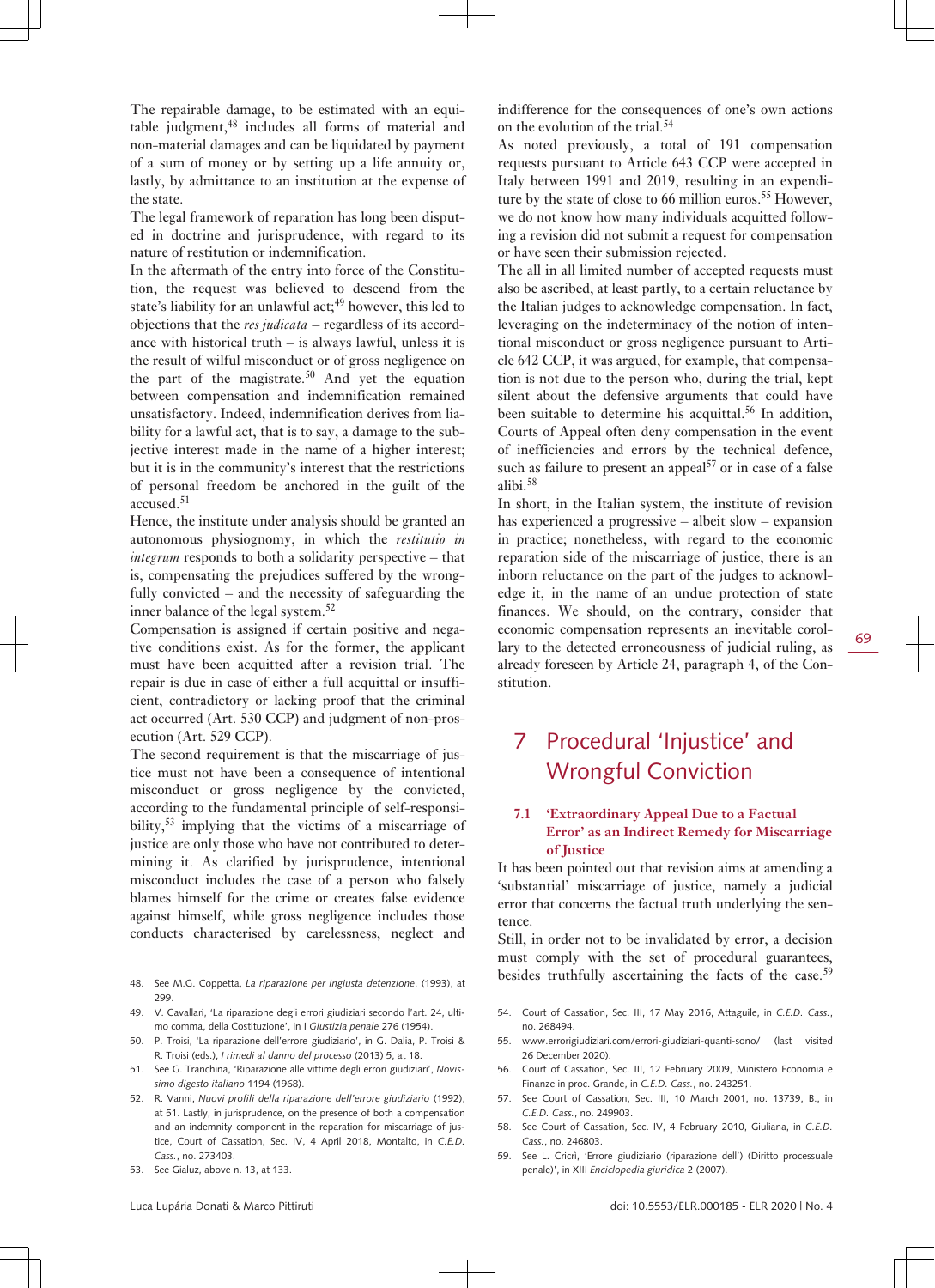Indeed, an unfailing corollary to the principle of procedural legality pursuant to Article 111 of the Constitu- $\tau$  tion<sup>60</sup> is that a process can be deemed fair only to the extent that jurisdiction has been carried out in full compliance with the law.<sup>61</sup>

The link between 'procedural' injustice and wrongful conviction may be clearly perceived if we consider that the rules of the due process of law are functional to issuing a correct judgment in its cognitive outcome. $62$ Indeed, an unjust reconstructive method necessarily affects the formation of the judicial conviction and thus invalidates the outcome of the process.<sup>63</sup> Therefore, even if it does not directly represent a remedial tool for cases of wrongful conviction of the kind represented by revision, it nevertheless seems appropriate to discuss the 'Extraordinary appeal by cassation due to a factual error' (Art. 625-*bis* CCP).<sup>64</sup>

This institute is the result of a recent evolution of the Italian procedural system, in which the traditional stability of the judicial decisions has become recessive with respect to the protection of the fundamental rights of the convicted.<sup>65</sup> In particular, the 'Extraordinary appeal by cassation due to a factual error' aims to remove the final judgment when, because of a perceptual error, the convicted's right to a fair proceeding before the Court of Cassation has been infringed, causing a breach of a constitutionally guaranteed prerogative (the right to appeal to the Court of Cassation: Art. 111, para. 7, of the Constitution) and thus justifying the overcoming of the *res judicata.*<sup>66</sup>

- 60. Art. 111 of the Constitution: 'Jurisdiction shall be implemented through due process regulated by law. All court trials shall be conducted with adversary proceedings and parties shall be entitled to equal conditions before a third-party and impartial judge. … In criminal law trials, the law shall establish that the accused be promptly and confidentially informed of the nature and reasons of the charges and be given adequate time and conditions to prepare a defence. A defendant shall have the right to cross-examine witnesses for the prosecution, or to have them cross-examined before a judge; examine witnesses for the defence in the same conditions as the prosecutor; and the right to produce any evidence for the defence. … The formation of evidence in criminal law trials shall be based on an adversarial process. The guilt of the defendant may not be established on the basis of statements by persons who have willingly refused cross-examination by the defendant or the defendant's counsel. The law shall regulate the cases in which the formation of evidence may not occur in an adversarial process, with the consent of the defendant or owing to verified objective impossibility or proven illicit conduct. …'.
- 61. See A.A. Sammarco, 'Il ricorso straordinario per errore materiale o di fatto e la rescissione del giudicato', in G. Spangher (dir.), *Procedura penale. Teoria e pratica del processo* (2015) 385.
- See G. Fiorelli, 'Il ricorso straordinario per errore giudiziario "di fatto". Portata, estensione e limiti*'*, in L. Lupária (ed.), *L'errore giudiziario* (2020) 525.
- 63. See G. Fiorelli, 'L'errore giudiziario "di fatto": portata applicativa e (dis)orientamenti giurisprudenziali', in L. Lupária, L. Marafioti & G. Paolozzi (eds.), *Errori giudiziari e* background *processuale* (2017) 121, at 122
- 64. Introduced by Law no. 128/2001 and later modified by Law no. 103/2017.
- 65. See Lupária and Gialuz, above n. 2, at 70.
- 66. See P. Troisi, 'Flessibilità del giudicato penale e tutela dei diritti fondamentali' (2 April 2005) in [www.penalecontemporaneo.it/upload/](http://www.penalecontemporaneo.it/upload/1427127412TROISI_2015a.pdf) [1427127412TROISI\\_2015a.pdf](http://www.penalecontemporaneo.it/upload/1427127412TROISI_2015a.pdf) (last visited 26 December 2020) at 6-7.

Pursuant to Article 625-*bis* CCP, 'the convicted person is allowed to submit a request for rectification of a … factual error contained in the decisions delivered by the Court of Cassation'.<sup>67</sup> Although the CCP does not specify the characteristics of the relevant factual error, both doctrine and jurisprudence have specified that it is a perceptive mistake that affects the essential content of the procedure;<sup>68</sup> i.e. a misleading perceptual representation of reality that interfered with the judge's decisionmaking.<sup>69</sup>

The correction of the error is taken in charge by the Court of Cassation itself, to which the request can be presented by the Prosecutor General or by the convicted person within one hundred and eighty days of the filing of the decision; however, the error can also be detected *ex officio* by the Court within ninety days of delivering the decision. The effects of the latter can be suspended by the Court of Cassation in exceptionally serious cases. After assessing the admissibility of the request, also with respect to its non-manifest groundlessness, the Court examines the request in chambers and takes the necessary measures to correct the error.

Lastly, it should be noted that the Court of Cassation has stated that this remedy can also be proposed against the sentences issued by the Court itself when dealing with a request for revision.<sup>70</sup> Therefore, one may request the correction of the factual error contained in the Court of Cassation's sentence declaring inadmissible, or rejecting, the convicted person's appeal against the negative decision of the Court of Appeal on the request for revision.

#### **7.2 The 'Rescission of Final Judgment'**

The 'Rescission of final judgment' (Art. 629-*bis* CCP) is another tool that, albeit indirectly, can act as a remedy for wrongful convictions. In fact, through such a request, any convicted person who has been absent for the entire duration of the proceeding may obtain the rescission of the final judgment if he can prove that his absence was due to an inculpable unawareness of the proceeding. The Court of Cassation has been very strict

- 67. The rule also provides for the possibility of remedying a 'clerical error'; the hypothesis, however, is outside the scope of this study. In doctrine, on the subject, see L. Marafioti, 'Correzione di errori materiali', VI *Digesto delle discipline penalistiche* 533 (1992).
- 68. See A. Capone, *Gli errori della Cassazione e il diritto al controllo di legittimità* (2005), at 141.
- 69. See, *ex multis*, Court of Cassation, Joint Chambers, 27 March 2002, Basile, in *C.E.D. Cass.*, no. 221280 and Court of Cassation, Joint Chambers, 27 March 2002, De Lorenzo, in *C.E.D. Cass.*, no 221278. For example, a factual error occurs if the Court of Cassation does not examine an argument proposed by the appellant (Court of Cassation, Sec. II, 18 June 2019, Lampada in *C.E.D. Cass.*, no. 276925) or if the Court of Cassation errs in not declaring that the statute of limitations has expired (Court of Cassation, Sec. IV, 12 December 2014, Refatti, in *C.E.D. Cass*., no. 262028).
- 70. Court of Cassation, Joint Chambers, 21 July 2016, Nunziata, in *C.E.D. Cass.*, no. 269788. In doctrine, see M. Gialuz, 'Un altro tassello nell'evoluzione del ricorso straordinario per cassazione: da rimedio eccezionale a valvola di chiusura del sistema delle impugnazioni', 5 *Diritto penale contemporaneo* 350 (2017).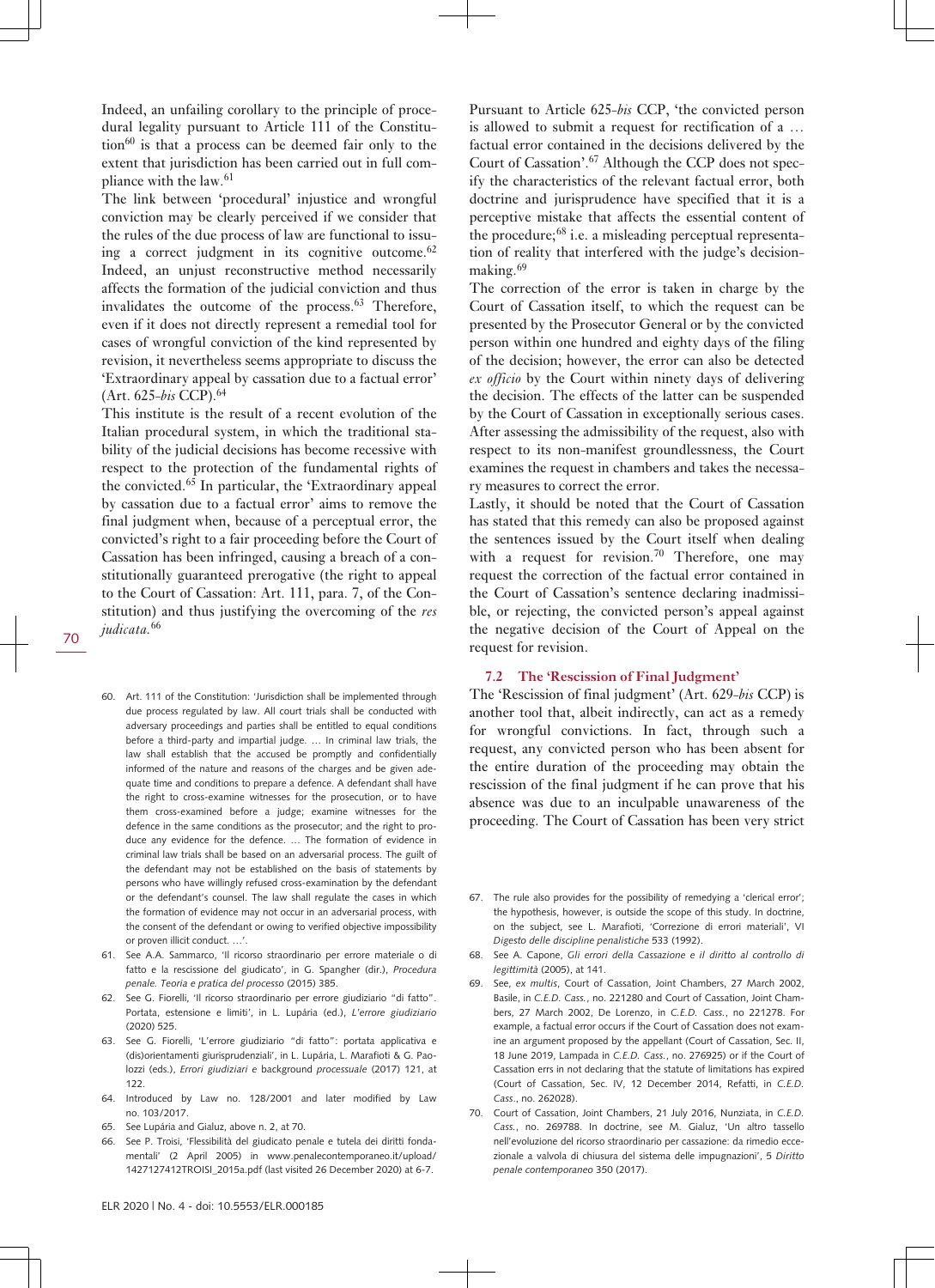in assessing this requirement: $71$  in fact, such inculpable unawareness must be ruled out if the accused, during the investigation phase, has stated or chosen an address for service. In fact, according to the Court, if the address for service is set in the lawyer's office, the accused must keep in contact with his own lawyer on the developments of the proceeding; on the other hand, if the address for service is set in his own home, the accused should inform the Court of possible changes.

The request must be submitted, either in person or through a lawyer holding a special power of attorney, to the Court of appeal in whose district the decision was taken, within thirty days of the acknowledgment of the proceeding by the accused. If the Court of Appeal, which decides in chambers, accepts the request, it rescinds (i.e. revokes) the judgment and orders the case file to be forwarded to the first instance court (Art. 629 *bis*, para. 2-3, CCP).

The institute represents a restorative *post iudicatum* remedy connected to the changes made by Law no. 67/2014 in the Italian procedural system. Indeed, this legislation states that judges can proceed in the absence of the accused person, on the presumption that the latter has knowledge of the trial.72 Therefore, it was thought necessary to protect the convicted when proved, after the final judgment, that the presumed knowledge did not reflect the truth.

Unlike what happens in the revision, the rescission of final judgment does not in itself involve acquittal, but rather the celebration of a new trial in which the accused can fully exercise his right of defence. Keeping this in mind, it is possible to include the rescission of final judgment among the tools offered by the system as a 'mediated' remedy for miscarriages of justice, since the new judgment might end with the acquittal of the accused.

### 8 Conclusion

While the new remedies against 'procedural' injustice have significantly widened the possibility to remove final judgments, the process towards ascertaining an effective protection against 'substantial' errors is far from being accomplished.

- 71. See Court of Cassation, Sec. IV, 3 March 2020, Ginevra, in *C.E.D. Cass.*, no. 278648, and Court of Cassation, Sec. II, 27 March 2019, Pinton, in *C.E.D. Cass.*, no. 276972.
- 72. Art. 420-*bis* CCP: 'if the accused, free or detained is not present at the hearing and, even if unable to appear, has expressly waived his right to be present, the Preliminary Hearing Judge shall proceed in his absence. … The Preliminary Hearing Judge shall also proceed in the absence of the accused if the latter has already declared or chosen an address for service during the proceedings or has been arrested or placed under temporary detention or has been ordered a precautionary measure or has appointed a retained lawyer. The Judge shall also proceed when the accused is not present at the hearing but has been served the notice of the hearing personally or it is in any case certain that the accused is aware of the proceedings or has voluntarily avoided to be informed about either the proceedings or the documents thereof'.

On the one side, the new 'European revision' provided by the Constitutional Court and the jurisprudential reconstructions interpreting the notion of new evidence in a broader sense have undoubtedly enlarged the scope of revision. On the other side, the Court of Cassation has weakened the potential for revision by stating that the new scientific evidence employed in the revision must deny the scientific validity of the knowledge implemented in the previous judgment.<sup>73</sup>

In this regard, some authors have stressed the necessity of the Italian legislature to 'take responsibility for making choices, doing a much-needed check-up of the traditional revision and, even more urgently, a complete codification of the European one'.<sup>74</sup>

However, it would be illusory to think that an effective system of post-conviction remedies would be enough to solve the problem of miscarriage of justice. In fact, we must keep in mind that 'wrongful convictions are not usually isolated cases but rather reflect systemic problems'.<sup>75</sup>

In this perspective, along the lines of the American experience, it would be advisable to create an Italian equivalent of the U.S. National Registry of Exonerations,76 providing detailed information on all the cases where final convictions were reversed in a revision trial. This tool would be extremely helpful for scholars to 'easily obtain the information and data they need to build their own theory on the causes of wrongful convictions, to advance reform proposals and to share awareness'.<sup>77</sup>

Unfortunately, up to now, the Ministry of Justice is not required to provide official data concerning wrongful conviction cases, although the cooperation among national institutions would make the collection of data easier and, at the same time, would help to increase the awareness about the issue of miscarriages of justice.<sup>78</sup>

At the same time, and once more learning from the overseas experience, a new consciousness of the constant recurring of wrongful convictions would help in creating Conviction Integrity Units  $(C.I.U.)$ , <sup>79</sup> i.e. divisions of prosecutors' offices whose task is to prevent, identify and remedy wrongful convictions.

As has been pointed out, the Italian Prosecutors are already allowed by the CCP rules to ask for revision, yet this rarely happens in the practice. Hence, the need for a further 'cultural' step towards a better criminal system:

- 73. See *supra*, § 5.2.
- 74. M. Gialuz, 'Il giudizio di revisione', in L. Lupária (ed.), *L'errore giudiziario* (2020) 567, at 638.
- 75. B. Garrett, *Convicting the Innocent, Worldwide*, in L. Lupária (ed.), *L'errore giudiziario* (2020) 1, at 15.
- 76. The Italian Innocence Project is currently working to have an equivalent of the National Registry of Exonerations established in Italy: see M. Pittiruti, 'Le cause e i rimedi dell'errore giudiziario tra Europa e Stati Uniti' (17 November 2017), in [https://archiviodpc.dirittopenaleuomo.org/d/](https://archiviodpc.dirittopenaleuomo.org/d/5710-le-cause-e-i-rimedi-dell-errore-giudiziario-tra-europa-e-stati-uniti) [5710-le-cause-e-i-rimedi-dell-errore-giudiziario-tra-europa-e-stati-uniti](https://archiviodpc.dirittopenaleuomo.org/d/5710-le-cause-e-i-rimedi-dell-errore-giudiziario-tra-europa-e-stati-uniti) (last visited 26 December 2020).
- 77. Lupária and Greco, above n. 3, at 17.
- 78. Lupária, above n. 33, at 4.
- 79. A list of Conviction Integrity Units currently active in the United States is provided for by [www.law.umich.edu/special/exoneration/Pages/](http://www.law.umich.edu/special/exoneration/Pages/Conviction-Integrity-Units.aspx) [Conviction-Integrity-Units.aspx](http://www.law.umich.edu/special/exoneration/Pages/Conviction-Integrity-Units.aspx) (last visited 26 December 2020).